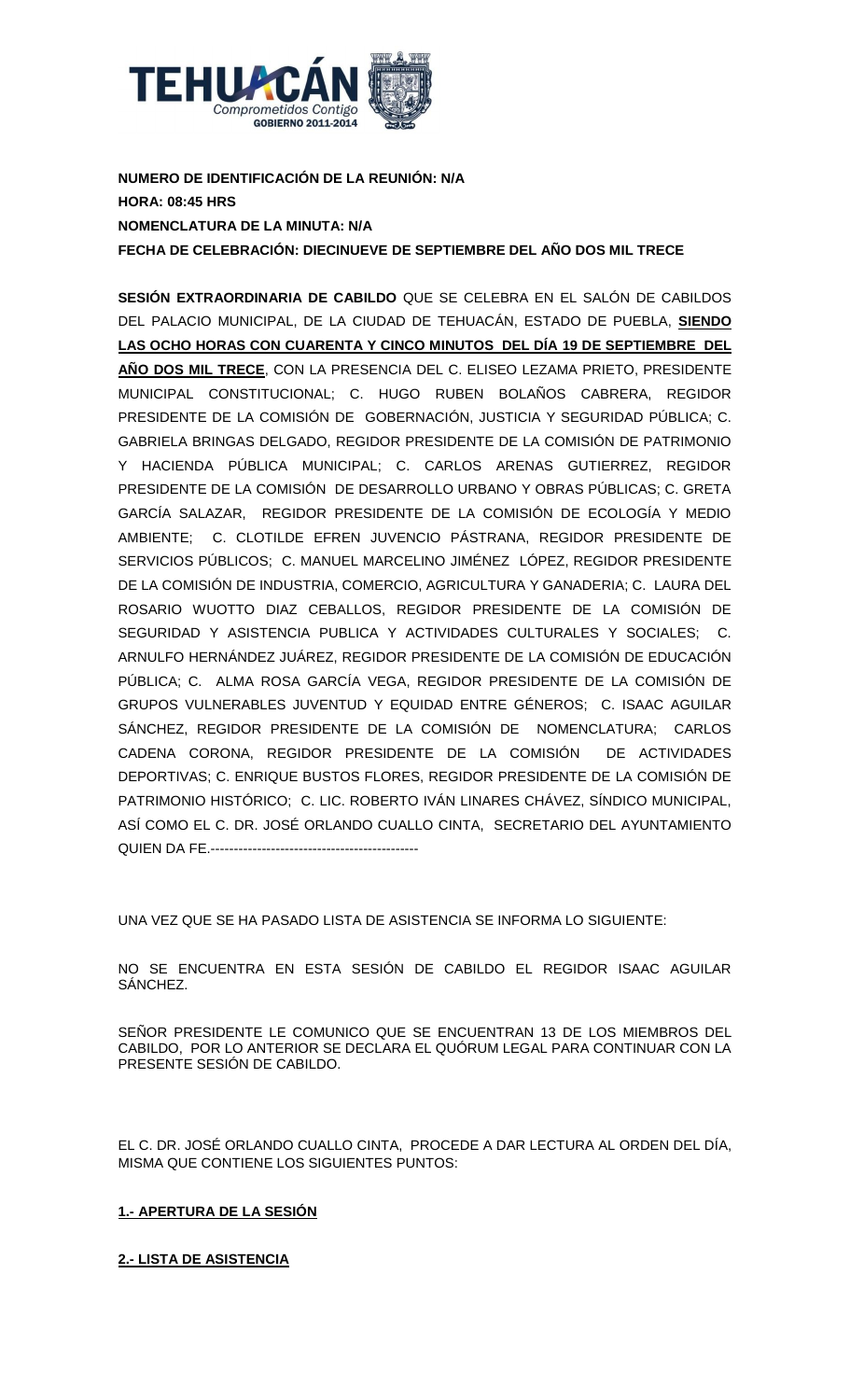## **3.- DECLARATORIA DEL QUÓRUM**

## **4.- COMISION DE ACTIVIDADES DEPORTIVAS.**

 ANÁLISIS, DISCUSIÓN Y EN SU CASO APROBACIÓN POR ESTE HONORABLE AYUNTAMIENTO, DEL DICTAMEN QUE CONTIENE LAS BASES DE LICITACIÓN PARA LA CONCESIÓN DE LA ALBERCA SEMIOLIMPICA UBICADA EN LA UNIDAD DEPORTIVA SUR DE ESTA CIUDAD.

**COMISIÓN DE ACTIVIDADES DEPORTIVAS.- ANÁLISIS, DISCUSIÓN Y EN SU CASO APROBACIÓN POR ESTE HONORABLE AYUNTAMIENTO, DEL DICTAMEN QUE CONTIENE LAS BASES DE LICITACIÓN PARA LA CONCESIÓN DE LA ALBERCA SEMIOLIMPICA UBICADA EN LA UNIDAD DEPORTIVA SUR DE ESTA CIUDAD.**

SEÑOR REGIDOR TIENE USTED EL USO DE LA PALABRA.

EL C. CARLOS CADENA CORONA, PROCEDE A DAR LECTURA AL DICTAMEN CORRESPONDIENTE, MISMO QUE A LA LETRA DICE:

## **"… HONORABLE CABILDO:**

LOS SUSCRITOS REGIDORES CARLOS CADENA CORONA, LAURA DEL ROSARIO WUOTTO DIAZ CEBALLOS Y CLEOTILDE EFREN JUVENCIO PASTRANA, INTEGRANTES DE LA COMISION DE ACTIVIDADES DEPORTIVAS DEL H. AYUNTAMIENTO DE TEHUACAN PUEBLA, EN USO DE LAS FACULTADES QUE NOS CONFIEREN LOS ARTÍCULOS 78 FRACCIÓN XV, XVIII, 92 FRACCIONES I, III Y IV, 94 FRACCION VI DE LA LEY ORGÁNICA MUNICIPAL, SOMETEMOS A LA CONSIDERACIÓN DE ESTE CUERPO COLEGIADO EL PRESENTE DICTAMEN QUE CONTIENE **LAS BASES DE LICITACION PARA LA CONCESION DE LA ALBERCA SEMIOLIMPICA UBICADA EN LA UNIDAD DEPORTIVA SUR**. POR LO QUE:

### **C O N S I D E R A N D O**

**I.-** QUE LA FRACCIÓN II DEL ARTÍCULO 115 DE LA CONSTITUCIÓN POLÍTICA DE LOS ESTADOS UNIDOS MEXICANOS, SEÑALA QUE LOS MUNICIPIOS ESTARÁN INVESTIDOS DE PERSONALIDAD JURÍDICA Y PATRIMONIO PROPIO EL CUAL MANEJARÁN CONFORME A LA LEY Y QUE LOS AYUNTAMIENTOS TENDRÁN LAS FACULTADES PARA APROBAR, DE ACUERDO CON LAS LEYES EN MATERIA MUNICIPAL, QUE DEBERÁN EXPEDIR LAS LEGISLATURAS DE LOS ESTADOS, LOS BANDOS DE POLICÍA Y GOBIERNO, LOS REGLAMENTOS, LAS CIRCULARES Y DISPOSICIONES ADMINISTRATIVAS DE OBSERVANCIA GENERAL DENTRO DE SUS RESPECTIVAS JURISDICCIONES, QUE ORGANICEN LA ADMINISTRACIÓN PÚBLICA MUNICIPAL, REGULEN LAS MATERIAS, PROCEDIMIENTOS, FUNCIONES Y SERVICIOS PÚBLICOS DE SU COMPETENCIA Y ASEGUREN LA PARTICIPACIÓN CIUDADANA Y VECINAL, DISPOSICIÓN QUE ES CONFIRMADA POR LOS ARTÍCULOS 103 Y 104 FRACCIÓN III DE LA CONSTITUCIÓN POLÍTICA DEL ESTADO LIBRE Y SOBERANO DE PUEBLA Y 3 DE LA LEY ORGÁNICA MUNICIPAL.

**II.** QUE LOS AYUNTAMIENTOS, DE CONFORMIDAD CON LA LEY, ADMINISTRARÁN LIBREMENTE LA HACIENDA PÚBLICA MUNICIPAL Y DEBERÁN, DENTRO DE LOS LÍMITES LEGALES CORRESPONDIENTES Y DE ACUERDO CON EL PRESUPUESTO DE EGRESOS Y EL PLAN DE DESARROLLO MUNICIPAL VIGENTES, ATENDER EFICAZMENTE LOS DIFERENTES RAMOS DE LA ADMINISTRACIÓN PÚBLICA MUNICIPAL, LO ANTERIOR DE ACUERDO AL DIVERSO 143 DE LA LEY ORGÁNICA MUNICIPAL.

**III.-** QUE EL ARTÍCULO 90 DE LA LEY ORGÁNICA MUNICIPAL SEÑALA QUE LOS AYUNTAMIENTOS SERÁN PRESIDIDOS POR UN PRESIDENTE MUNICIPAL, QUIEN SERÁ ELECTO EN LOS TÉRMINOS DE LA CONSTITUCIÓN POLÍTICA DEL ESTADO LIBRE Y SOBERANO DE PUEBLA, LAS DISPOSICIONES APLICABLES DE LA LEGISLACIÓN ELECTORAL Y DE ESTA LEY, MISMO A QUIEN LE CORRESPONDE REPRESENTAR AL AYUNTAMIENTO Y EJECUTAR SUS RESOLUCIONES, SALVO QUE SE DESIGNE UNA COMISIÓN ESPECIAL, O SE TRATE DE PROCEDIMIENTOS JUDICIALES, EN LOS QUE LA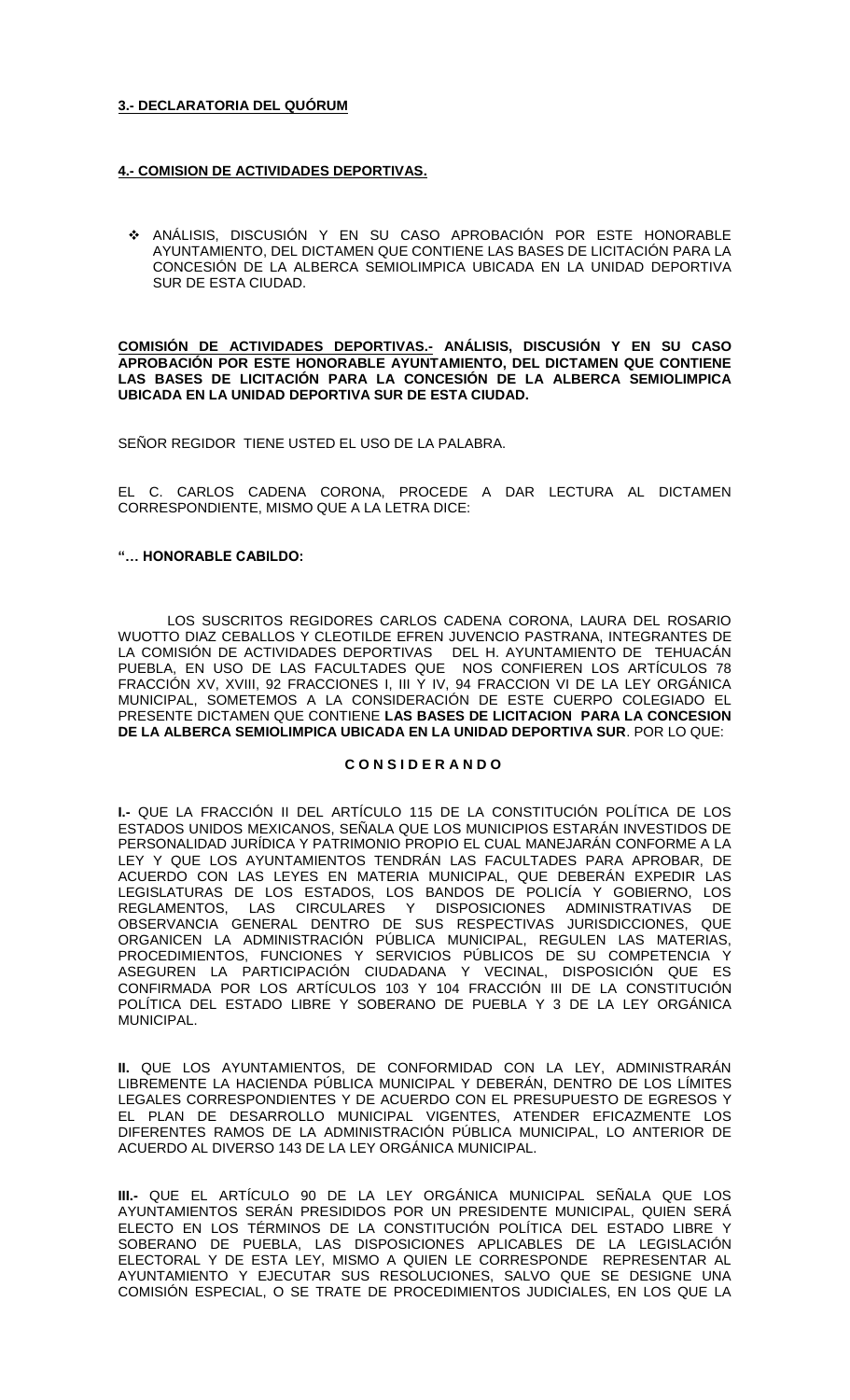REPRESENTACIÓN CORRESPONDE AL SÍNDICO MUNICIPAL, SEGÚN LO ESTABLECE EL ARTÍCULO 91 FRACCIÓN III DE LA MISMA LEY.

**IV.-** QUE EL ARTÍCULO 78 FRACCIONES I Y IV DE LA LEY ORGÁNICA MUNICIPAL, DETERMINA DENTRO DE LAS ATRIBUCIONES DE LOS AYUNTAMIENTOS EL CUMPLIR Y HACER CUMPLIR, EN LOS ASUNTOS DE SU COMPETENCIA, LAS LEYES, DECRETOS Y DISPOSICIONES DE OBSERVANCIA GENERAL DE LA FEDERACIÓN Y DEL ESTADO, ASÍ COMO LOS ORDENAMIENTOS MUNICIPALES; EXPEDIR BANDOS DE POLICÍA Y GOBIERNO, REGLAMENTOS, CIRCULARES Y DISPOSICIONES ADMINISTRATIVAS DE OBSERVANCIA GENERAL, REFERENTES A SU ORGANIZACIÓN, FUNCIONAMIENTO, SERVICIOS PÚBLICOS QUE DEBAN PRESTAR Y DEMÁS ASUNTOS DE SU COMPETENCIA, SUJETÁNDOSE A LAS BASES NORMATIVAS ESTABLECIDAS POR LA CONSTITUCIÓN POLÍTICA DEL ESTADO LIBRE Y SOBERANO DE PUEBLA, VIGILANDO SU OBSERVANCIA Y APLICACIÓN;

**V.-**QUE EL ARTÍCULO 79 DE LA LEY ORGÁNICA MUNICIPAL ESTABLECE QUE LOS BANDOS DE POLICÍA Y GOBIERNO, LOS REGLAMENTOS, CIRCULARES Y DEMÁS DISPOSICIONES DE OBSERVANCIA GENERAL CONSTITUYEN LOS DIVERSOS CUERPOS NORMATIVOS TENDIENTES A REGULAR, EJECUTAR Y HACER CUMPLIR EL EJERCICIO DE LAS FACULTADES Y OBLIGACIONES QUE ESTA LEY CONFIERE A LOS AYUNTAMIENTOS EN EL ÁMBITO DE SU COMPETENCIA;

**VI.-** QUE TAL Y COMO DE LA LETRA DEL ARTÍCULO 88 DE LA LEY ORGÁNICA MUNICIPAL SE DESPRENDE, LA PROMULGACIÓN Y POSTERIOR PUBLICACIÓN EN EL PERIÓDICO OFICIAL DEL ESTADO DE UN ORDENAMIENTO APROBADO, CONSTITUYEN REQUISITOS DE VALIDEZ, VIGENCIA Y LEGALIDAD QUE SERÁN INSUSTITUIBLES Y OBLIGATORIOS;

**VII.-** QUE EN SESION DE CABILDO DE FECHA 30 DE AGOSTO SE ACORDO COMO PRIMER PUNTO, AUTORIZAR EL INICIO DE LA LICITACIÓN PÚBLICA DEL SERVICIO PÚBLICO DE PARQUES Y SU EQUIPAMIENTO, EN CUANTO A LA ALBERCA SEMI OLIMPICA SITUADA EN LA UNIDAD DEPORTIVA SUR, Y COMO SEGUNDO PUNTO SE ACORDO INSTRUIR A LA COMISIÓN DE ACTIVIDADES DEPORTIVAS PARA QUE CON EL APOYO DE LA DIRECCIÓN GENERAL DE ASUNTOS JURÍDICOS Y ÁREAS AFINES, ELABORARAMOS LAS BASES QUE REGIRÁN EL PROCESO DE LICITACIÓN PÚBLICA DEL SERVICIO PÚBLICO DE PARQUES Y SU EQUIPAMIENTO EN CUANTO HACE A LA ALBERCA SEMI OLIMPICA UBICADA EN LA UNIDAD DEPORTIVA SUR. MISMAS QUE UNA VEZ ELABORADAS DEBERÁN REMITIRSE A ESTA POTESTAD PARA QUE SEA APROBADA EN SUS TÉRMINOS.

**VIII.-** QUE DENTRO DE LA ACTIVIDAD DE ESTE MUNICIPIO Y PARA DAR CUMPLIMIENTO A LA ESENCIA DE SUS FINES LOS ARTÍCULOS 103 Y 104 DE LA CONSTITUCIÓN POLÍTICA DEL ESTADO LIBRE Y SOBERANO DE PUEBLA, SENALAN QUE LOS MUNICIPIOS TIENEN PERSONALIDAD JURÍDICA Y PATRIMONIOS PROPIOS, AMÉN DE ENTRE OTROS SERVICIOS PÚBLICOS, DEBE PRESTAR EL DE PARQUES Y JARDINES Y SU EQUIPAMIENTO, CONCATENANDO LO ANTERIOR, EN ESE CONTEXTO JURÍDICO EL ARTÍCULO 199 DE LA LEY ORGÁNICA MUNICIPAL VIGENTE EN EL ESTADO PRECISA QUE EL AYUNTAMIENTO PRESTARÁ ENTRE OTROS SERVICIOS PÚBLICOS EL DE CALLES, PARQUES Y JARDINES Y SU EQUIPAMIENTO, ASÍ MISMO EL CUERPO DE LEYES ANTES INVOCADO DETERMINA EN SU ARTÍCULO 172 QUE EN LOS TÉRMINOS DE LA CONSTITUCIÓN POLÍTICA DEL ESTADO LIBRE Y SOBERANO DE PUEBLA, LOS AYUNTAMIENTOS PODRÁN CONCESIONAR LA PRESTACIÓN DE LAS FUNCIONES Y LOS SERVICIOS PÚBLICOS A SU CARGO, EXCEPTO EL DE SEGURIDAD PÚBLICA Y TRÁNSITO O VIALIDAD.

**IX.-** QUE EL MUNICIPIO DE TEHUACÁN CUENTA CON UNA POBLACIÓN ESTIMADA DE 274,906 HABITANTES, DE LOS CUALES EL 90 % SON RESIDENTES DE LA CABECERA MUNICIPAL, ESTO ES DE LA CIUDAD DE TEHUACÁN, LA QUE EN LOS ÚLTIMOS AÑOS HA PRESENTADO UN DESARROLLO POBLACIONAL ACELERADO Y ASÍ MISMO LAS NECESIDADES DEL USO DE SERVICIOS PÚBLICOS DE SUMA IMPORTANCIA COMO LO ES EL DE PARQUES Y JARDINES Y SU EQUIPAMIENTO.

EN VIRTUD DE LO ANTERIOR EN TEHUACÁN, SE GENERAN APROXIMADAMENTE DOS MIL VISITAS Y OCUPACIÓN MENSUAL AL POLIDEPORTIVO, POR LO QUE ES NECESARIO QUE EL SERVICIO QUE SE PRESTE EN LA ALBERCA OLÍMPICA DE LA UNIDAD SUR TENDRÁ QUE SATISFACER LAS NECESIDADES ESENCIALES DE LOS USUARIOS, ESTO CON EL PROPÓSITO DE BRÍNDALES A LA POBLACIÓN DE TEHUACÁN Y POBLACIONES SUBALTERNAS UN ESPACIO DONDE LOS NIÑOS, JÓVENES Y ADULTOS PUEDAN DESARROLLAR ACTIVIDADES DEPORTIVAS DE FORMA ADECUADA, ES POR ELLO QUE LA MEJOR MANERA DE BRINDAR UN SERVICIO DE CALIDAD Y EFICIENTE A LOS USUARIOS DE DICHA ALBERCA, ES POR MEDIO DE OTORGAR UNA CONCESIÓN. CONSIDERANDO A DEMÁS EL COSTO QUE REPRESENTARÍA AL AYUNTAMIENTO EL MANTENIMIENTO Y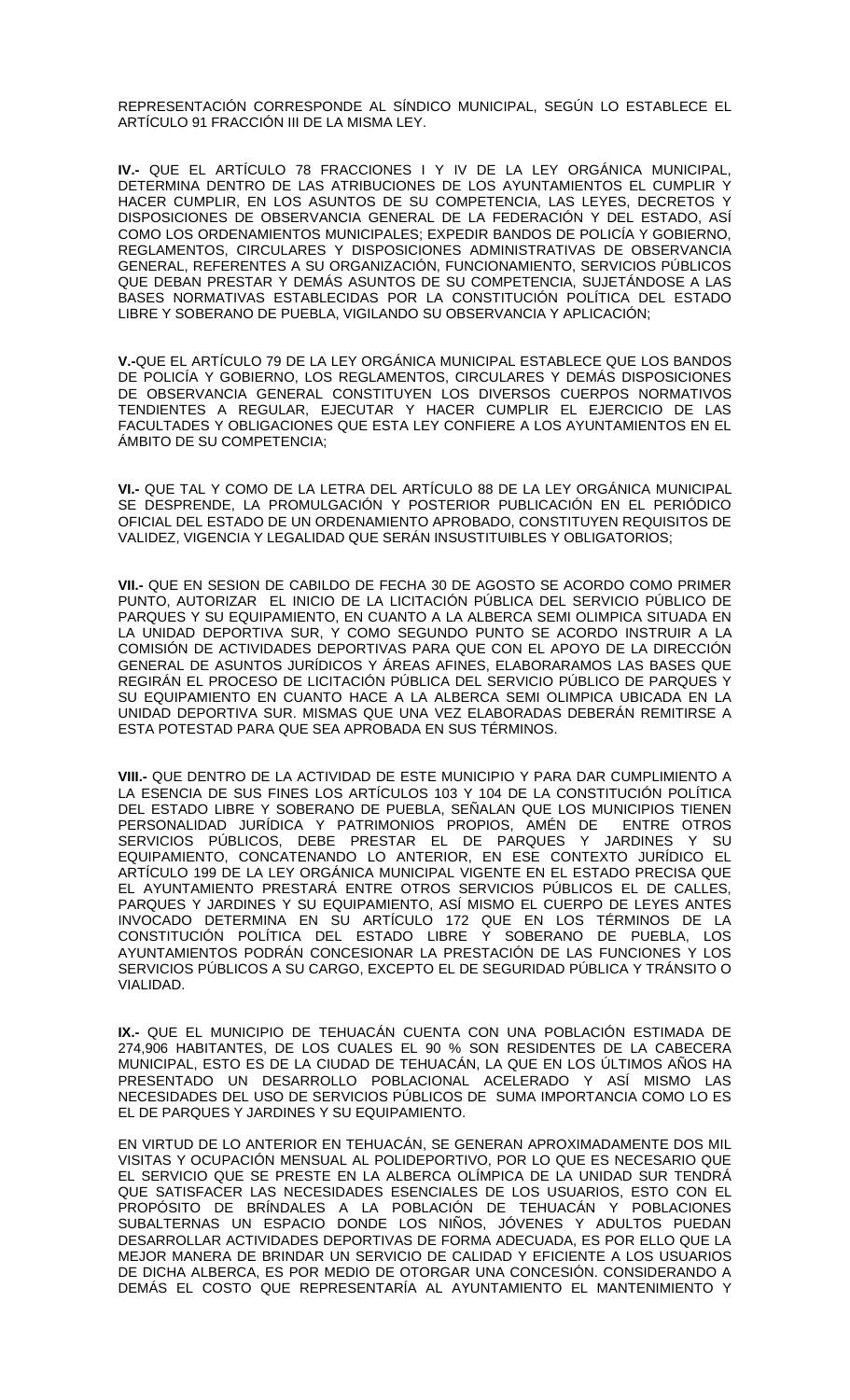OPERACIÓN DE LA ALBERCA EN COMENTO, LO CUAL SERÍA DEMASIADO COSTOSO EN RELACIÓN CON OTRAS NECESIDADES QUE APREMIAN LA ATENCIÓN DEL GOBIERNO

POR LO ANTERIOR Y CON FUNDAMENTO A LAS CONSIDERACIONES DE HECHO Y DE DERECHO ANTES MENCIONADAS, SOMETEMOS ANTE ESTE HONORABLE CUERPO COLEGIADO PARA SU ANÁLISIS, DISCUSIÓN Y EN SU CASO APROBACIÓN EL SIGUIENTE:

## **DICTAMEN**

**PRIMERO-** QUE ESTE HONORABLE CUERPO EDILICIO TENGA A BIEN APROBAR EN LO GENERAL EL CONTENIDO DE LAS BASES DE LICITACIÓN PARA LA ALBERCA SEMIOLIMPICA UBICADA EN LA UNIDAD DEPORTIVA SUR DE ESTA CIUDAD. A SABER:

## *BASES PARA LICITACIÓN DE LA ALBERCA SEMIOLIMPICA UBICADA EN LA UNIDAD DEPORTIVA SUR DE ESTA CIUDAD*

### *1.- ANTECEDENTES.*

### *1.1.- Fundamento Jurídico.*

*El Municipio de Tehuacán, Puebla; tiene a su cargo entre otros servicios públicos el de calles, parques y jardines y su equipamiento tal y como lo disponen los artículos 103 y 104 de la Constitución Política del Estado Libre y Soberano de Puebla y el artículo 199 de la Ley Orgánica Municipal.*

*Dentro de la actividad de este municipio y para dar cumplimiento a la esencia de sus fines los artículos 103 y 104 de la constitución política del Estado Libre y Soberano de Puebla señalan que los municipios tienen personalidad jurídica y patrimonios propios, amén de que entre otros servicios públicos debe prestar el de de parques y jardines y su equipamiento, concatenando lo anterior, en ese contexto jurídico el artículo 199 de la Ley Orgánica Municipal vigente en el estado precisa que el Ayuntamiento prestará entre otros servicios públicos el de calles, parques y jardines y su equipamiento, así mismo el mismo cuerpo de Leyes antes invocado determina en su Artículo 172 que en los términos de la Constitución Política del Estado Libre y Soberano de Puebla, los Ayuntamientos podrán concesionar la prestación de las funciones y los servicios públicos a su cargo, excepto el de seguridad pública y tránsito o vialidad. .*

## *1.2.- Exposición de Motivos.*

*El Municipio de Tehuacán cuenta con una población estimada para este año dos mil trece de 274,906 habitantes, de los cuales el 90 % son residentes de la cabecera municipal, esto es de la Ciudad de Tehuacán, la que en los últimos años ha presentado un desarrollo poblacional acelerado y así mismo las necesidades del uso de servicios públicos de suma importancia como lo es el de parques y jardines y su equipamiento.*

*En virtud de lo anterior en Tehuacán, se generan aproximadamente cuatro mil visitas y ocupación mensual al polideportivo, por lo que es necesario que el servicio que se preste en la alberca olímpica de la unidad sur tendrá que satisfacer las necesidades esenciales de los usuarios, esto con el propósito de bríndales a la población de Tehuacán y poblaciones subalternas un espacio donde los niños, jóvenes y adultos puedan desarrollar actividades deportivas adecuadamente, es por ello que la mejor manera de brindar un servicio de calidad y eficiente a los usuarios de dicha alberca, es por medio de otorgar una concesión. Ante este panorama y con la finalidad de concesionar el otorgamiento de tal servicio público se tiene a bien expedir las siguientes bases de licitación.*

## *1.3.- Origen de los Recursos.*

*Para efectos del otorgamiento de la concesión el pago al otorgante de la concesión se efectuará en forma mensual, cantidad que será entregada a la tesorería municipal, además será el H. Ayuntamiento quien apruebe las cuotas respectivas a los usuarios a propuesta de la empresa (o concesionaria).*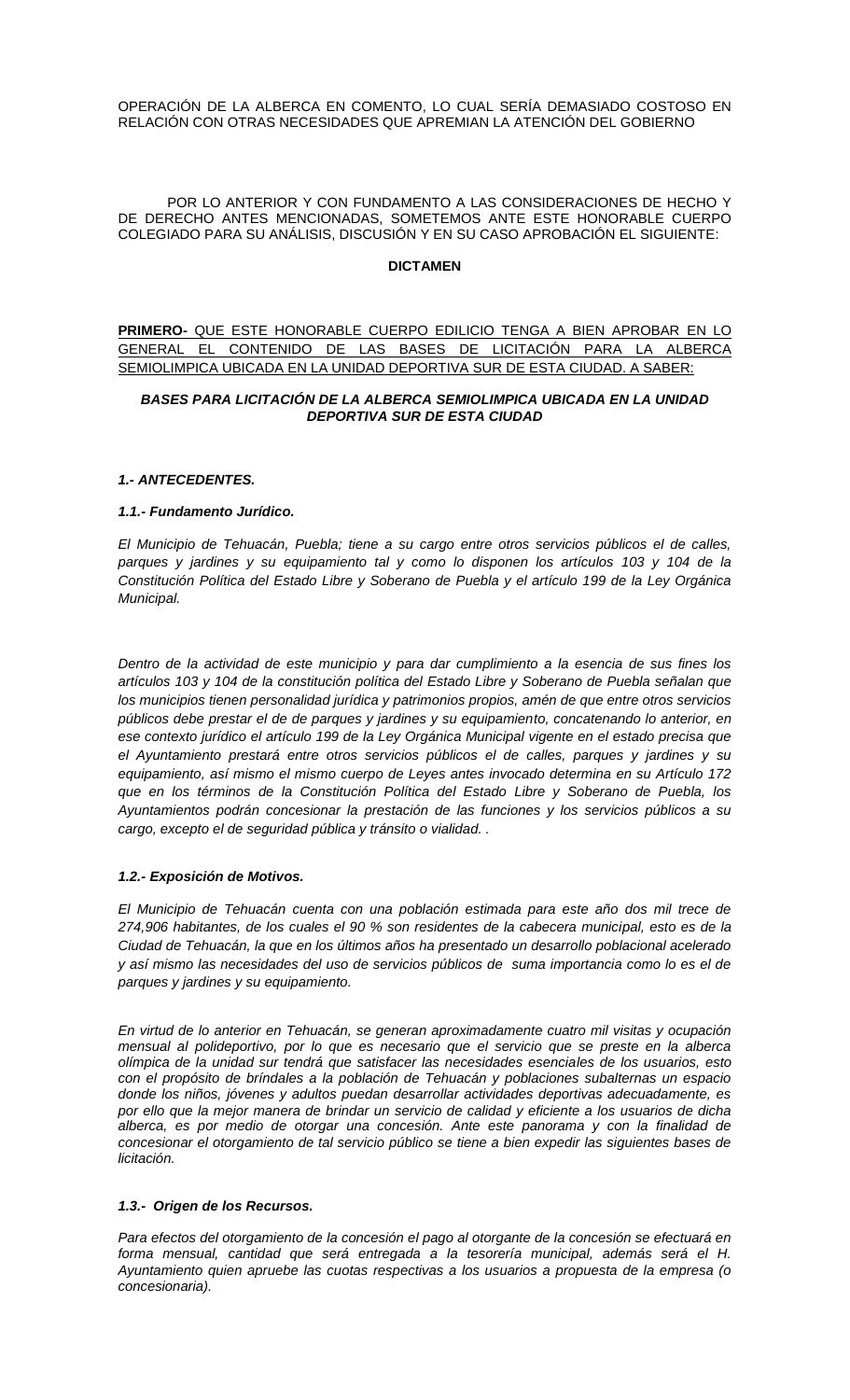## *2.- DESCRIPCIÓN DE LOS TRABAJOS OBJETO DE LA CONCESIÓN.*

*La licitación tiene como finalidad adjudicar el contrato de concesión al proponente que cumpla de manera solvente y en mejor forma con todos los requisitos jurídicos, técnicos y económicos estipulados en las presentes bases.*

*El servicio público que se concesiona es el de parques y su equipamiento, en específico el uso y administración de la alberca semiolimpica situada en la unidad deportiva sur, de esta Ciudad de Tehuacán, Puebla, el cual deberá ser prestado a los diferentes tipos de usuarios con la frecuencia, calidad y características específicas en las presentes bases.*

*La vigencia de esta concesión será por el termino de 15 años, y en su caso podrá ser renovada al finalizar la misma, este término de vigencia se iniciara a contar a partir de la fecha de la firma de contrato de concesión, esta concesión se limita únicamente a lo expresado arriba.*

*El método de operación será invertir un minoro estimado de \$1, 600,000.00, (Un millón seiscientos mil pesos 00/100MN) en equipamiento deportivo, en baños, vestidores, oficinas, material didáctico y credencialización, así también propone involucrar a la iniciativa privada, para que esta sea la que opere, administre y mantenga en perfectas condiciones de uso las instalaciones, bajo un esquema de recuperación a base de cuotas accesibles para la población.*

## *3.- PROCEDIMIENTO DE LICITACIÓN.*

## *3.1.- Solicitud de Registro, y Venta de Bases.*

- *Del dos al cuatro de octubre del dos mil trece los concursantes deberán inscribirse en el padrón de proveedores del Ayuntamiento, y podrán comprar las bases de licitación hasta las catorce horas del último día, ambos procedimientos se realizarán en la tesorería municipal sitio en calle Rayón Número siete, Colonia Centro en día y horarios hábiles.*
- *El costo de las bases de licitación será de \$5,000.00 (cinco mil pesos 00/100 MN) en efectivo que deberán ser cubiertos a nombre del Municipio de Tehuacán, esta cantidad no es reembolsable.*
- *El concursante erogará por cuenta y cargo todos los costos relacionados con la preparación y prestación de su oferta, no haciéndose responsable al Ayuntamiento de dicho costo cualquiera que sea el resultado de la licitación.*

#### *3.2.- Visita.*

*Los concursantes junto con el H. Cabildo de este Ayuntamiento realizarán la visita a la alberca*  semiolimpica el día cuatro de octubre a las doce horas ubicada en la unidad deportiva sur del *municipio de Tehuacán.*

- *Los concursantes podrán realizar formulación de interrogantes sobre las bases de licitación y visita de la alberca semiolimpica, esto deberá hacerse pro escrito forzosamente.*
- *La recepción de los cuestionarios de aclaraciones se efectuarán a partir del día y hora de*  la visita y hasta el día cinco de octubre, los concursantes solo podrán entregar un *cuestionario, si entregan dos o más solo se contestara al primero que se haya presentado; los cuestionarios que presenten por escrito los concursantes serán contestados en la junta de aclaraciones en voz alta para que todos los concursantes sepan de las interrogantes.*

#### *3.3.- Junta de Aclaraciones.*

*La junta de aclaraciones se realizará en las oficinas de la tesorería municipal del Ayuntamiento ubicada en Rayón número siete, el día cinco de octubre a las diez horas, el convocante podrá designar otro lugar previo aviso por escrito a los participantes.*

*En la junta de aclaraciones serán contestadas todas las preguntas que presentaron los concursantes con anterioridad levantándose la minuta correspondiente de la cual se entregará copia firmada a todos los asistentes.*

#### *3.4.- Del Acto de Presentación de Propuestas.*

*Lugar: Oficinas de la Tesorería Municipal ubicadas en Rayón número siete, Colonia Centro. Fecha: Díez de Octubre a las diez horas. Participantes: El acto será presidido por la comisión.* 

#### *3.4.1.- Desarrollo del Acto.*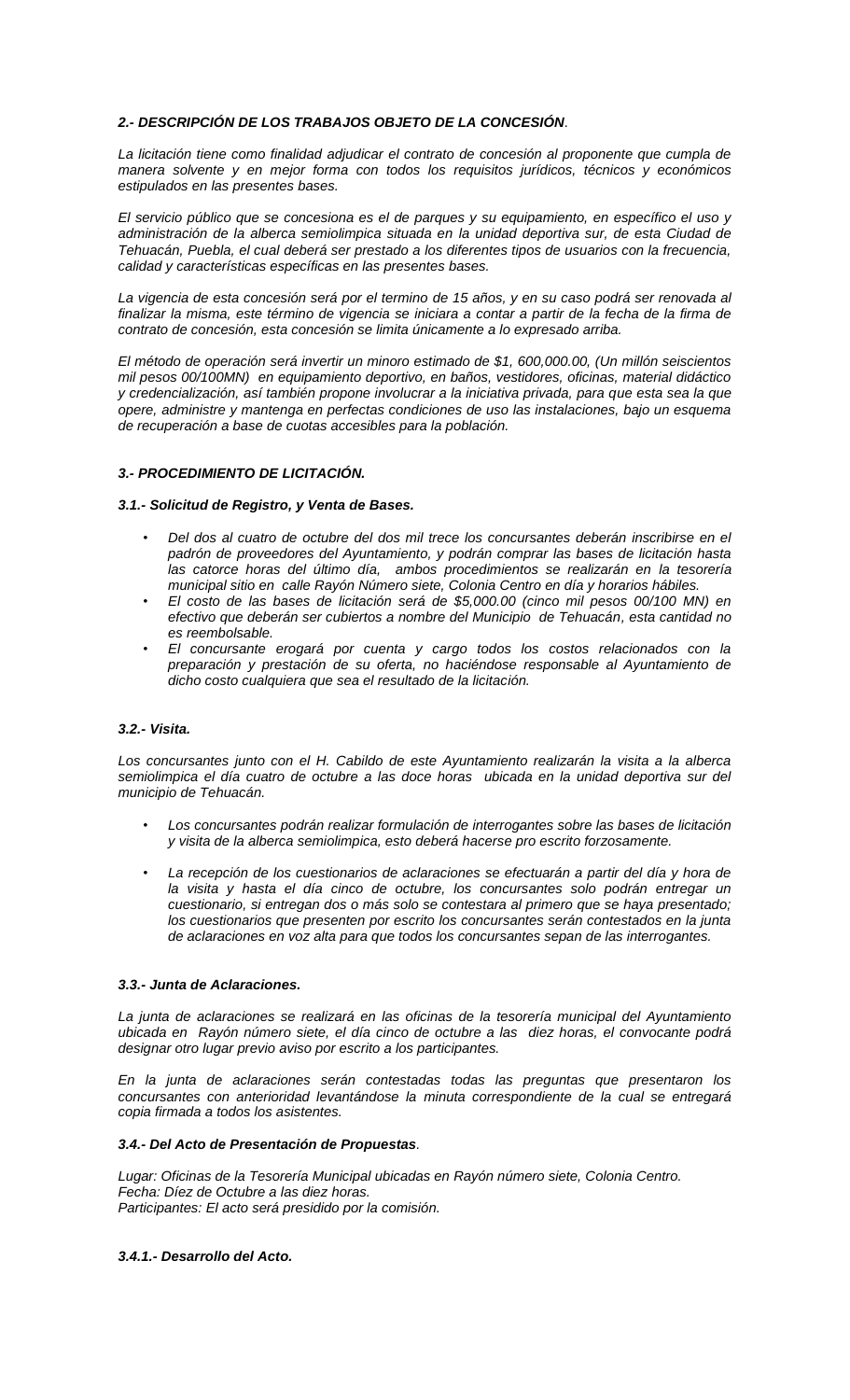- *A las diez horas con un minuto se cerrarán las puertas del lugar no pudiendo ingresar a partir de ese momento persona ni documentación alguna.*
- *Se procederá a hacer la declaración oficial de apertura y la presentación de los representantes de las dependencias, organismos e instituciones que asistan al acto así como de los integrantes del comité de evaluación.*
- *Se pasará lista de asistencia de las empresas concursantes y simultáneamente se recibirán los sobres cerrados de los paquetes; no podrán ser retirados ni incorporado ningún otro documento.*
- *Al terminar de pasar lista y recibir los sobres de los concursantes se procederá a la apertura de los sobres con la documentación requerida en las bases de licitación.*
- *Las propuestas serán abiertas en el mismo orden de recepción, enseguida se verificara si el sobre legal cumpla con los requisitos esenciales exigidos en las presentes bases y se desecharán las que hubieren omitido alguno de los requisitos esenciales exigidos, declarándoseles descalificados los concursantes cuyas propuestas hayan sido desechadas devolviéndose en ese momento su documentación.*
- *Después de haberse realizado el análisis de la propuesta legal y técnica se procederá a la apertura de las propuestas económicas de los licitantes cuya propuestas legales y técnicas hayan sido aceptadas y se dará lectura en voz alta al importe de las propuestas que cubran los requisitos exigidos salvo cuando rebasen el monto máximo autorizado, tanto los participantes como los concursantes deberán firmar los sobres, en caso de que alguno Se negare no afectará el acto.*
- *Se levantará acta circunstanciada de todo ello y deberán firmar la misma tanto participantes como concursantes ratificándose el lugar, fecha y hora en que se dará a conocer el fallo de la licitación.*

## *3.5.- Lectura del Fallo.*

*El día doce de octubre en las oficinas de la Tesorería Municipal; ubicadas en Rayón número siete, Colonia Centro, a las doce horas en punto se dará a conocer el fallo de la licitación, a la que libremente podrán asistir los licitantes que hubieran participado en el acto de presentación y apertura de propuestas, levantándose el acta respectiva que firmarán los asistentes, la falta de firma de uno de ellos no invalidará su contenido.*

## *4.- PRESENTACION DE PROPUESTAS.*

*a) Se entregarán las propuestas mediante la presentación de dos paquetes, que contendrán la siguiente información.*

*a.1) Paquete que contenga la documentación legal, acompañada de la solicitud respectiva en papel membretado de la empresa.*

*a.2) Paquete con la propuesta técnica y económico financiera.*

*b) Todos los documentos deberán estar foliados y firmados en forma autógrafa por el o los representantes legales de la empresa del concursante.*

*c) Todas las propuestas en su totalidad y sin excepción deberán estar formuladas en idioma español y los montos consignados en moneda nacional de cuño corriente.*

## *5.- CONTENIDO DE LAS PROPUESTAS.*

## *5.1.- Documentación Legal o Las Empresas Participantes.*

*Documento uno.- Copia simple y certificada por fedatario público del acta constitutiva y de las modificaciones que hubiere a la misma, debidamente registrada e inscrita en el registro público de la propiedad y del comercio, si la propuesta es presentada por dos o más empresas asociadas se deberán presentar los documentos que acrediten esta asociación.*

*Documento dos.- Copia simple y certificada ante el fedatario público tanto de la acreditación de la personalidad jurídica del representante legal como de su identificación. En caso de de que dos o más empresas se asocien en el concurso deberán cumplir con los siguientes requisitos:*

- *a. La oferta deberá de ser suscrita de forma tal que sea legalmente obligatoria para todas las empresas asociadas.*
- *b. Las empresas asociadas deberán presentar documento notariado en que este formalizado el acuerdo de participar en forma mancomunada y solidaria en la presentación de la propuesta y se designe un representante común.*
- *c. En caso de que las empresas asociadas o en consorcio resulte ganador el contrato deberá ser obligatorio para todas las empresas en forma solidaria al cumplimiento del mismo.*

*Documento tres.- Copia certificada de los siguientes documentos:*

*Registro federal de contribuyentes, registro del padrón de proveedores expedido por la tesorería municipal.*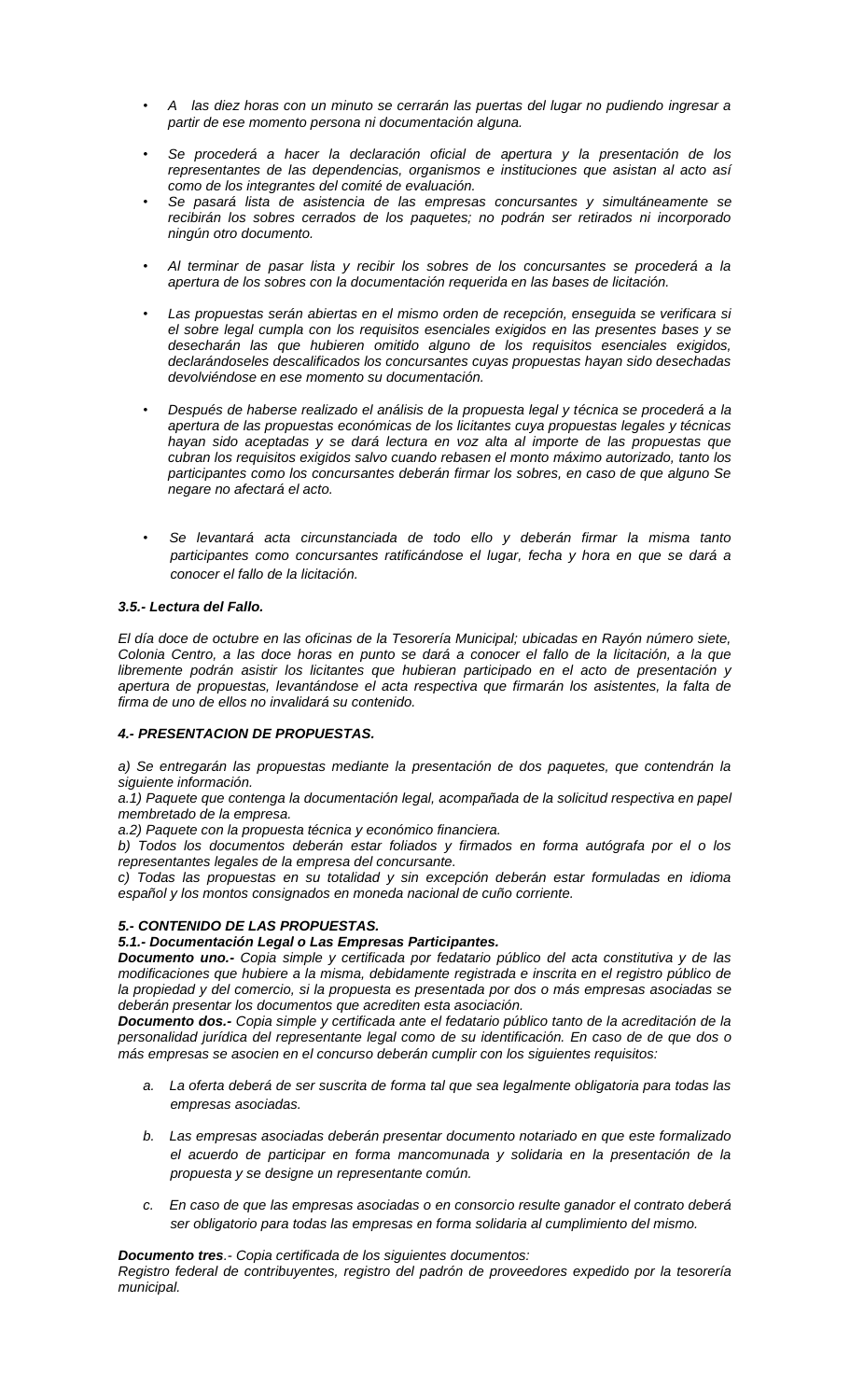*Documento cuatro.- Documento que acredite el capital contable mínimo requerido que es de cinco millones.*

*En caso de que sean dos o más empresas asociados la suma de sus capitales contables no deberá ser menor a cinco millones.*

*Documento cinco.- Estados financieros auditados de los tres últimos ejercicios fiscales. Se incluirá cédula profesional del contador y el número de registro ente la secretaria de hacienda y crédito público de autorización para dictaminar estados financieros.*

*Documento seis.- Referencias bancarias mínimos dos.*

*Documento siete.- Declaración escrita y bajo protesta de decir verdad de que el concursante no se encuentra en las siguientes hipótesis:*

- *a. Que la empresa no participe algunas de las personas que integre el comité de valuación de esta licitación, ni miembros del Ayuntamiento ni servidores públicos municipales tampoco cónyuges o concubinarios, parientes consanguíneos en línea recta sin limitación de grado, los colaterales hasta el cuarto y los parientes por afinidad hasta el segundo de los mencionados con anterioridad.*
- *b. Que la empresa o las empresas participante no se encuentren en situación de mora por causas imputables a ellas mismas con respecto al cumplimiento de servicios o contratos con la Administración Pública Federal, Estatal o Municipal, o que hayan afectado de alguna manera los intereses de la dependencia o entidad con quien se haya contratado.*
- *c. Que la empresa no se encuentre en causa de impedimento por resolución de ley para participar en la licitación.*

*Documento ocho.- Garantía de seriedad de propuesta. Los concursantes deberán entregar un cheque cruzado a nombre del Municipio de Tehuacán, Puebla, por la cantidad de \$ 1,600,000.00 (un millón seiscientos mil pesos 00/100 MN, con documento de garantía para el caso en que el concursante ganador no cumpla con lo siguiente:*

- *a. La entrega de fianza de cumplimiento en el plazo establecido en el contrato-concesión.*
- *b. La firma de contrato concesión que se hará en un plazo no mayor a tres días hábiles a partir de la fecha del fallo.*

*Esta garantía será devuelta a la o las empresas que no sean ganadoras como máximo quince días después de la fecha del fallo de la licitación, y la empresa ganadora se le devolverá esta garantía quince días después de que cumpla con las obligaciones prescritas con antelación.*

*Documento nueve.- Manifestación escrita de aceptar el contenido del contrato.*

*Documento diez.- Relación de contratos en vigor que tengan celebrado con la administración pública federal, estatal o municipal o con particulares señalando el importe el contrato.*

#### *5.2.- La documentación que deberá contener la propuesta técnica, económica y financiera es la siguiente:*

*Documento uno.- Experiencia técnica de la empresa en proyectos relacionados con el uso de todo tipo de albercas y sus derivados, o bien que se acredite el respaldo de la experiencia en su acta constitutiva.*

*Documento dos.- Curricula de los técnicos y profesionales responsables del proyecto.*

*Documento tres.- Se deberá considerar la evaluación y entrevista para la contratación del personal para la operación, administración, uso, y mantenimiento, de por lo menos diez empleados, por esta razón se deberá presentar una carta compromiso en donde se indique la disposición para efectuar lo anterior.*

*Documento cuatro.- Descripción del servicio que consistirá en la Operación, Administración, Uso, Mantenimiento preventivo y correctivo de la alberca semi-olímpica ubicada en la Unidad Deportiva Sur.* 

*Documento cinco.- Describir el método, equipos (carriles anti-turbulencia, bancos de salida, rejillas de fondo, rejillas perimetrales, material didáctico, popotes, tablas de natación, líneas de banderines, pull buoys, equipos de filtración de agua, equipos de calentamiento de agua, equipos electromecánicos, baños y vestidores), y recursos humanos para el servicio que se prestará por parte de la empresa a efecto de realizar la concesión.*

*Documento seis.- Se deberá informar una vez por semana, en la forma que se realiza el servicio, además de la cantidad, equipo y personal a utilizar por cada año de la concesión.*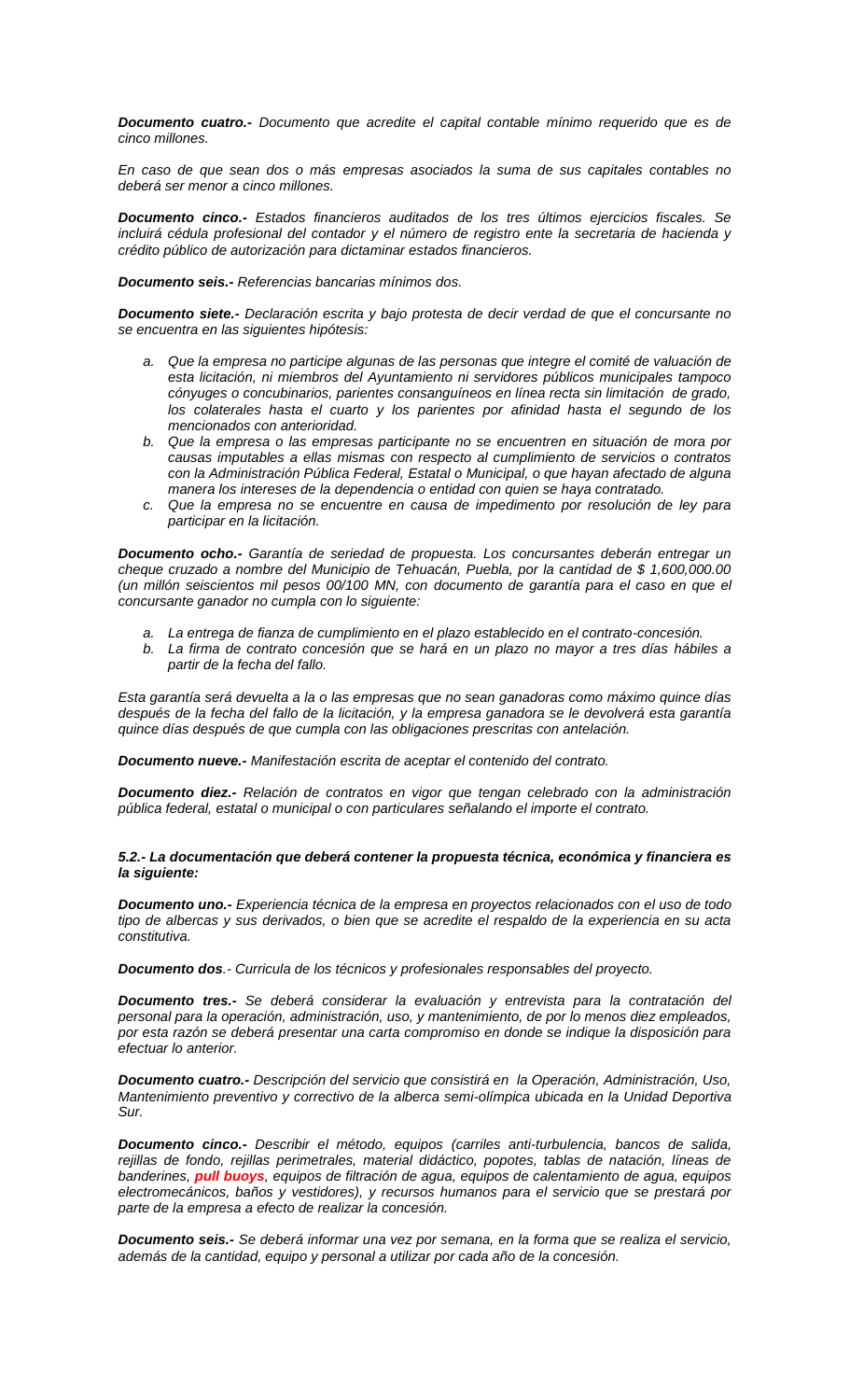*Documento siete.- Especificar el número y características del equipo y personal con el que se contará para cubrir eventualidades.*

*Documento ocho.- Incluir programa detallado de servicios para el mantenimiento tanto preventivo*  como correctivo de los equipos, a tal vista se deberá anexar los programas sugeridos por el *fabricante.*

*Documento nueve.- Formular y presentar programa detallado de sustitución de equipos motores, considerando que la vida útil de los mismos no deberá exceder en ningún caso de siete y medio años, a cuyo término se deberá reemplazar por equipo nuevo del año vigente.*

*Documento diez.- Indicar y presentar la infraestructura necesaria de oficinas, mantenimiento de la alberca, y equipo.* 

*Documento once.- Presentar el organigrama de operación, indicando hora de atención a los usuarios, de lunes a sábado, así como el horario de mantenimiento del equipo, así como los programas de capacitación que se consideran, además de anexar el perfil profesional de los puestos que se consideren claves.*

*Documento doce.- En su caso proponer algún servicio adicional a los requeridos justificándolos técnicamente.*

*Documento trece.- Por cuanto a la propuesta económico financiera las empresas estructurarán sus ofertas considerando cada uno de los factores que inciden en la prestación del servicio.*

*Documento catorce.- Monto global de las inversiones requeridas, las cuales deberán estar perfectamente desglosadas por conceptos.*

*Documento quince.- Se deberá presentar un balance por forma y estado de origen y estado de aplicación de los recurso donde se reflejen los primeros movimientos del licitante así como su primeras inversiones.* 

*Documento dieciséis- Calendario anual de inversiones por concepto, en el que se incluirá el programa de sustitución en corporación de los equipos necesarios.*

*Documento diecisiete.- Se entregará una carta de institución bancaria o crediticia en que manifieste el apoyo financiero para las inversiones de los equipos necesarios.*

*Documento dieciocho.- Tasa de rentabilidad económica y financiera esperada en el proyecto.*

*Documento diecinueve.- Presentar el estudio económico financiero completo y desglosado del proyecto.* 

#### *6. CAMPAÑA PUBLICITARIA DE PARTICIPACIÓN.*

*Las propuestas deberán considerar los gastos para campañas de concientización a los usuarios, dividida en dos fases la primera que será la intensiva y que durara como mínimo tres meses posteriores a la firma del contrato y será masiva en prensa hablada, escrita o visual, y la segunda campaña de concientización será permanente mientras dure el contrato.*

#### *7.- CAUSAS DE DESCALIFICACIÓN DE CONCURSANTES.*

*Será motivo de descalificación cuando alguno de los concursantes, en cualquiera de las etapas de la licitación incurra en uno o varios de los siguientes supuestos:*

- *a. Omisión de uno o más de los documentos precisados en el cuerpo de las presentes bases o la prestación de las propuestas sin la firma del representante legal en cualquiera de los documentos.*
- *b. Inasistencia del representante legal al acto de apertura y recepción de propuestas así como el acto de adjudicación.*
- *c. Presentar incompleta la documentación solicitada en estas bases del concurso.*
- *d. Omitir la información requerida en estas bases.*
- *e. Presentar varias proposiciones para el concurso con el mismo o diferentes nombres ya sea por si o formando campañas o asociaciones que participen en el concurso.*
- *f. Agruparse con otros concursantes para hacer subir los precios propuestos en el contrato o desvirtuar el concurso.*
- *g. Incurrir en falsedad de información o documentación.*
- *h. Presentar inconsistencia en la documentación que afecte al resultado del concurso o que manifieste que la propuesta no es factible.*
- *i. No presentarse a firmar el contrato respectivo a más tardar tres días hábiles después de la fecha del fallo, en esta hipótesis se asignará al segundo lugar del concurso. …*
- *j. Se descalificará del concurso o se le rescindirá el contrato a la empresa ganadora si se comprueba que algún miembro del ayuntamiento participa o llega a participar como accionista de la empresa concursante ganadora.*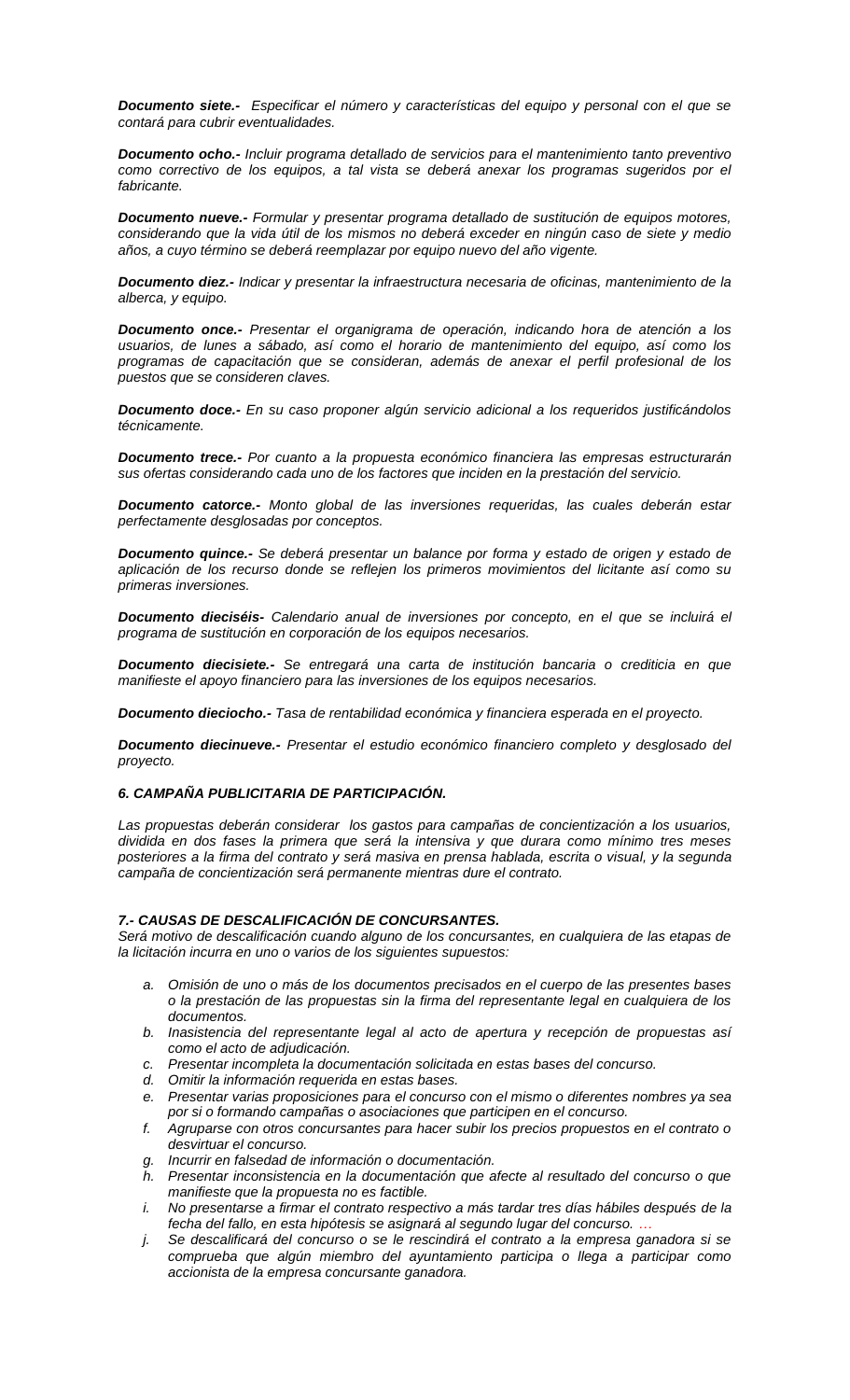## *8.- EVALUACIÓN DE PROPUESTAS Y DICTAMEN.*

*El comité evaluador será quien realice el análisis de las propuestas recibidas, y el personal que forma parte del comité de evaluación se nombrara en una sesión de cabildo siguiente, la documentación correspondiente al nombramiento del comité evaluador, formará parte como anexo de las presentes bases. 8.1. Premisas de Evaluación.*

*La evaluación de las propuestas serán calificadas aplicando el criterio de su cumplimiento o no cumplimiento, esto es aceptado o rechazado en estricto apego a las bases de licitación, y se adjudicará el contrato a quien de entre los licitantes reúna una propuesta solvente, satisfaciendo los requisitos y condiciones legales técnicas y económicas exigidas para prestar un mejor servicio con calidad y mejor precio.*

#### *9.- VARIOS.*

*Lo no previsto en estas bases de licitación serán resueltas por el comité de evaluación.* 

**SEGUNDO.-** UNA VEZ APROBADAS LAS PRESENTES BASES DE LICITACIÓN, HÁGASE PUBLICAR EN LOS PRINCIPALES MEDIOS DE COMUNICACIÓN DE ESTA CIUDAD.- ATENTAMENTE.- "TEHUACÁN, COMPROMETIDOS CONTIGO".- TEHUACÁN, PUE., A 18 DE SEPTIEMBRE DEL 2013.- **LA COMISION DE ACTIVIDADES DEPORTIVAS.-** CARLOS CADENA CORONA.- PRESIDENTE.- LAURA DEL ROSARIO WUOTTO DIAZ CEBALLOS.- MIEMBRO.- CLEOTILDE EFREN JUVENCIO PASTRANA.- MIEMBRO.- FIRMAS ILEGIBLES".

SEÑOR PRESIDENTE MUNICIPAL, REGIDORES Y SINDICO MUNICIPAL, EN VOTACIÓN SE LES CONSULTA SI SE APRUEBA LA PROPUESTA PRESENTADA EN CUESTIÓN, LOS QUE ESTÉN POR LA AFIRMATIVA SÍRVANSE MANIFESTARLO LEVANTANDO LA MANO.

LA REGIDORA ALMA ROSA GARCIA VEGA, EMITE SU VOTO EN CONTRA, Y EL REGIDOR ENRIQUE BUSTOS FLORES, SE ABSTIENE DE EMITIR SU VOTO, PREGUNTANDO EL DR. JOSÉ ORLANDO CUALLO CINTA SI TIENEN ALGUN ARGUMENTO AL RESPECTO, MANIFESTANDO LOS REGIDORES QUE NO TIENEN ARGUMENTO ALGUNO.

HABIÉNDOSE ANALIZADO AMPLIAMENTE EL CONTENIDO DEL DICTAMEN DE REFERENCIA, POR MAYORÍA CON 11 VOTOS A FAVOR, UN VOTO EN CONTRA DE LA REGIDORA ALMA ROSA GARCIA VEGA, Y UNA ABSTENCIÓN POR PARTE DEL REGIDOR ENRIQUE BUSTOS FLORES, INTEGRANTES DEL HONORABLE CABILDO, SE DETERMINA EL SIGUIENTE:

## **A C U E R D O**

**PRIMERO- ESTE HONORABLE CUERPO EDILICIO TIENE A BIEN APROBAR EN LO GENERAL EL CONTENIDO DE LAS BASES DE LICITACIÓN PARA LA ALBERCA SEMIOLIMPICA UBICADA EN LA UNIDAD DEPORTIVA SUR DE ESTA CIUDAD,** MISMA QUE PARA NO SER PROLIJO NI REPETITIVO, SE TIENEN POR REPRODUCIDAS EN ESTOS MOMENTOS TAL Y COMO SI A LA LETRA SE INSERTARA.

**SEGUNDO.-** HÁGASE PUBLICAR LAS PRESENTES BASES DE LICITACIÓN, EN LOS PRINCIPALES MEDIOS DE COMUNICACIÓN DE ESTA CIUDAD.

LO ANTERIOR CON FUNDAMENTO EN LOS DISPOSITIVOS LEGALES INVOCADOS EN EL DICTAMEN DE REFERENCIA.

NO HABIÉNDO ASUNTO QUE TRATAR SE DA POR TERMINADA LA PRESENTE SESIÓN DE CABILDO, SIENDO LAS OCHO HORAS CON CINCUENTA MINUTOS DEL DÍA DIECINUEVE DE SEPTIEMBRE DEL AÑO DOS MIL TRECE, PROCEDIENDOSE A LEVANTAR LA PRESENTE ACTA QUE FIRMAN LOS QUE EN ELLA INTERVINIERON.- DOY FE.------------------------------

## **SECRETARIO DEL H. AYUNTAMIENTO**